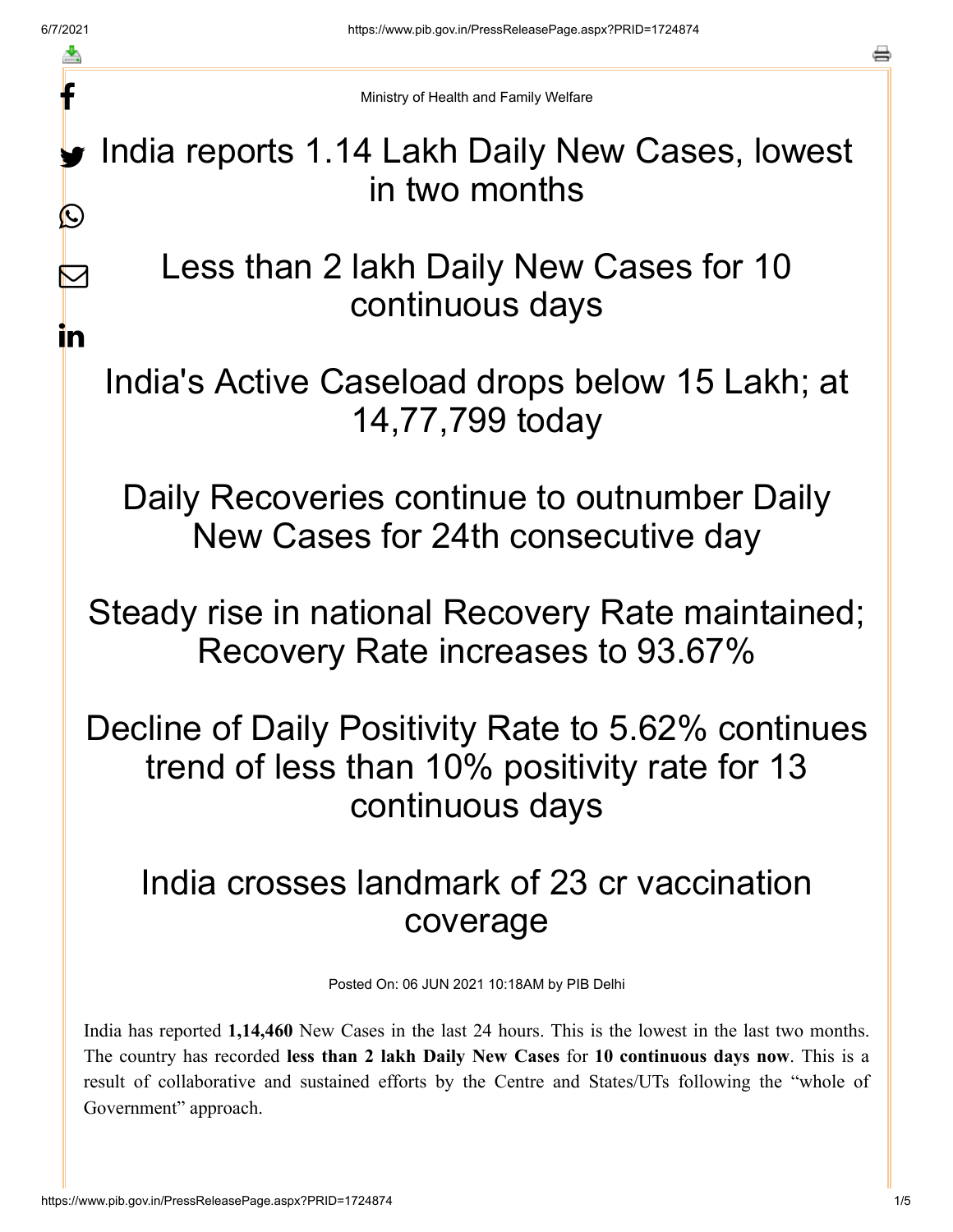

India has been witnessing a continuous fall in the active cases.The country's Active Caseload has dipped below 15 lakh mark; stands at 14,77,799 today. The Caseload is below 20 lakhs for six successive days.

A net decline of **77,449** is witnessed in the last 24 hours and active cases are now only **5.13%**of the country's total Positive Cases.



With more people recovering from COVID19 infection, India's Daily Recoveries continue to outnumber the Daily New Cases for the  $24<sup>th</sup>$  consecutive day. **1,89,232** recoveries were registered in the last 24 hours.

**74,772** more recoveries were reported during the last 24 hours as compared to the daily new cases.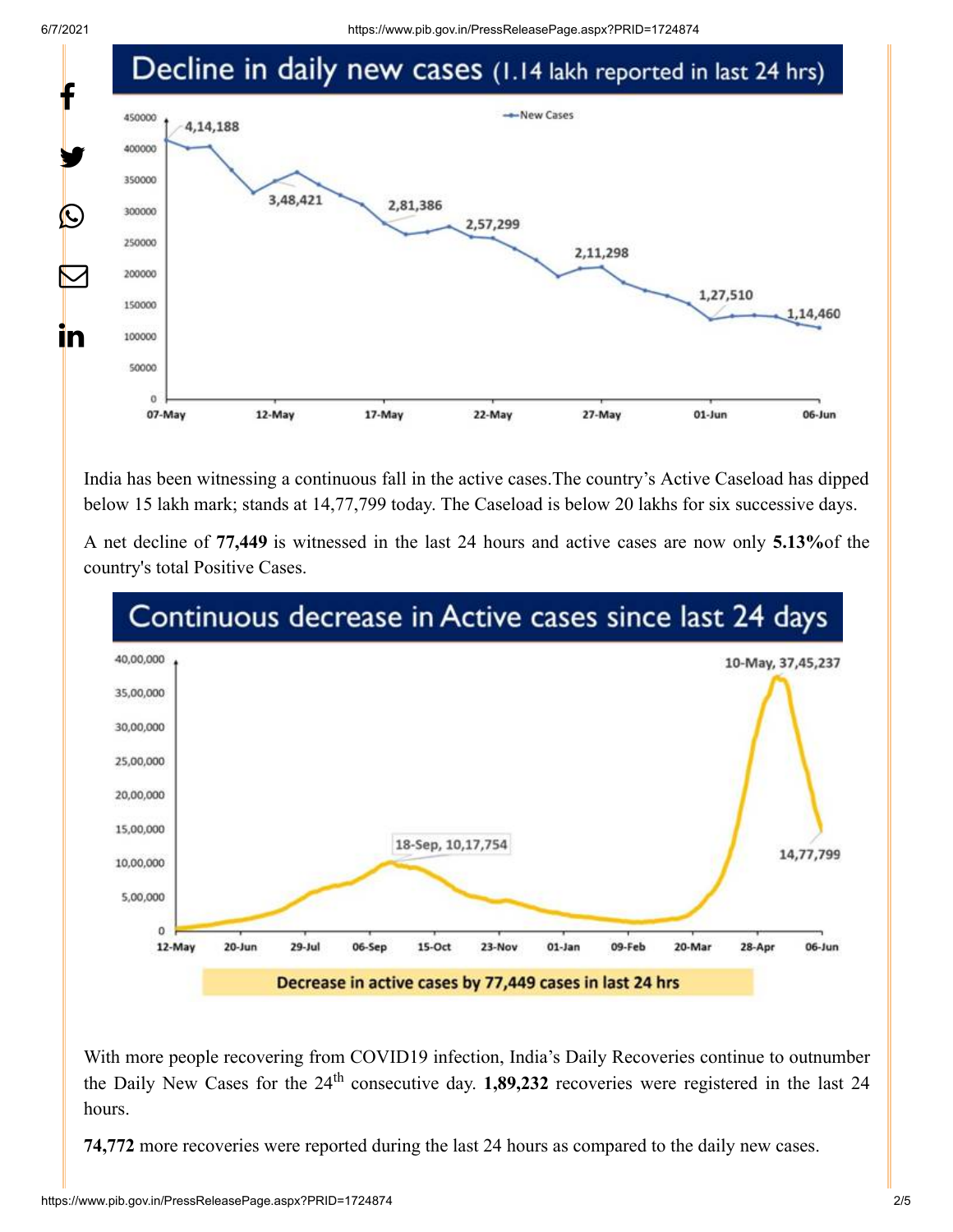



Out of the people infected since beginning of the pandemic **2,69,84,781 people have already recovered from COVID-19.** This constitutes an overall recovery rate of **93.67%,** which is showing an increasing trend**.**

A total of 20,36,311 tests were conducted in the last 24 hours in the country and cumulatively India has conducted over 36.4 crore (36,47,46,522) tests so far.

While on one side testing has been enhanced across the country, a continued decline in weekly case positivity is noticed. **Weekly Positivity Rate is currently at 6.54%** while the **Daily Positivity rate standsat 5.62% today.** It has remained less than 10% for 13 consecutive days now.

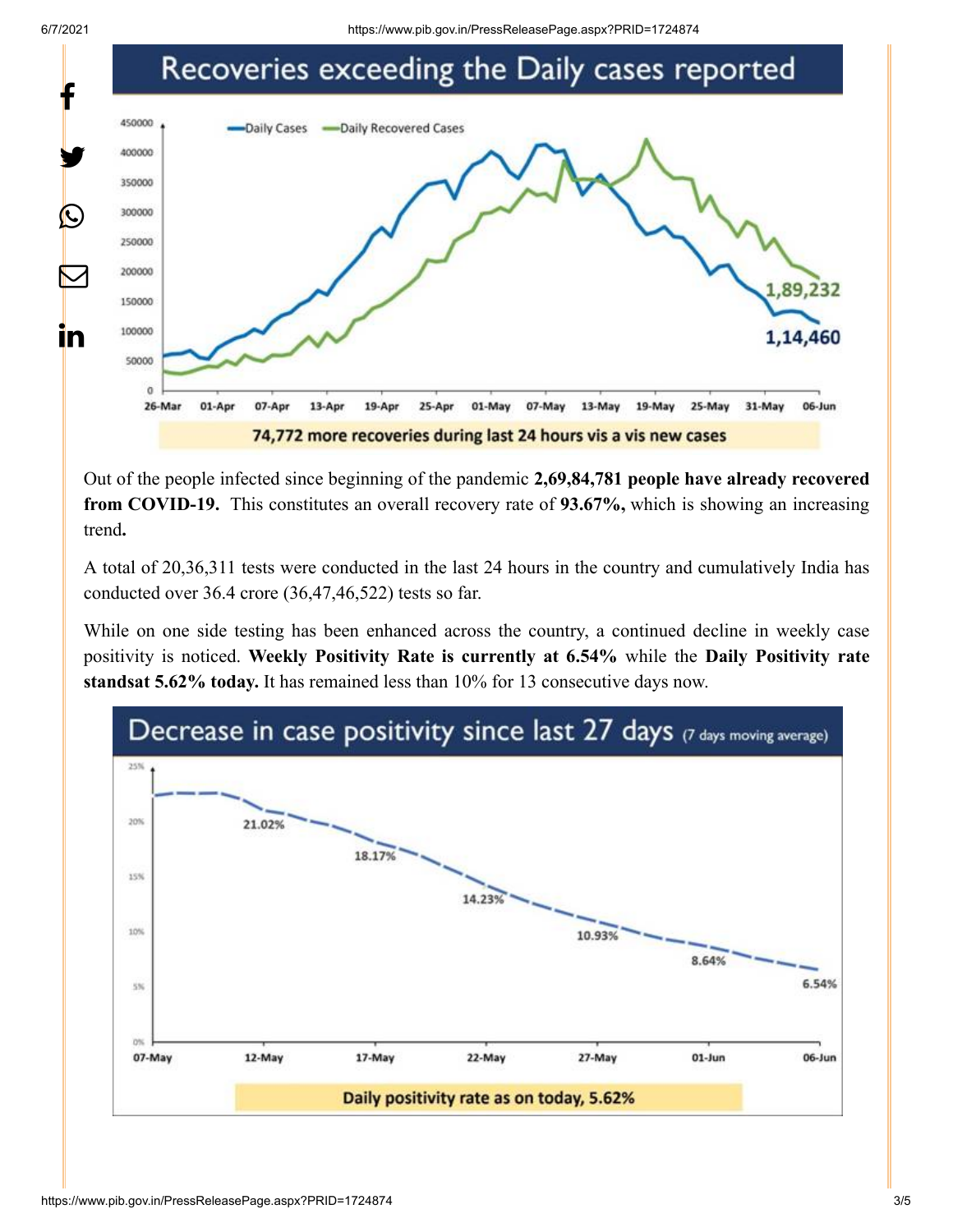6/7/2021 https://www.pib.gov.in/PressReleasePage.aspx?PRID=1724874

In another significant achievement, the cumulative number of COVID-19 vaccine doses administered in the country has exceeded 23 crore. **23.13 Cr** vaccine doses have been administered under the Nationwide Vaccination Drive. 33,53,539 vaccine doses were administered in the last 24 hours. f

A total of **23,13,22,417** vaccine doses have been administered through 32,42,503 sessions, as per the  $\sum_{\text{provisional report till 7 am today.}}$ 

**O**These include:

| <b>HCWs</b>              |  | $1st$ Dose | 99,63,790       |
|--------------------------|--|------------|-----------------|
| in                       |  | $2nd$ Dose | 68,55,261       |
| <b>FLWs</b>              |  | $1st$ Dose | 1,61,65,342     |
|                          |  | $2nd$ Dose | 86,62,859       |
| Age Group 18-44 years    |  | $1st$ Dose | 2,77,39,545     |
|                          |  | $2nd$ Dose | 1,61,253        |
| Age Group 45 to 60 years |  | $1st$ Dose | 7,07,15,580     |
|                          |  | $2nd$ Dose | 1,12,99,332     |
| Over 60 years            |  | $1st$ Dose | 6,05,54,245     |
|                          |  | $2nd$ Dose | 1,92,05,210     |
| <b>Total</b>             |  |            | 23, 13, 22, 417 |

\*\*\*\*

MV

HFW/COVID States data/6<sup>th</sup>June2021/2

(Release ID: 1724874) Visitor Counter : 9